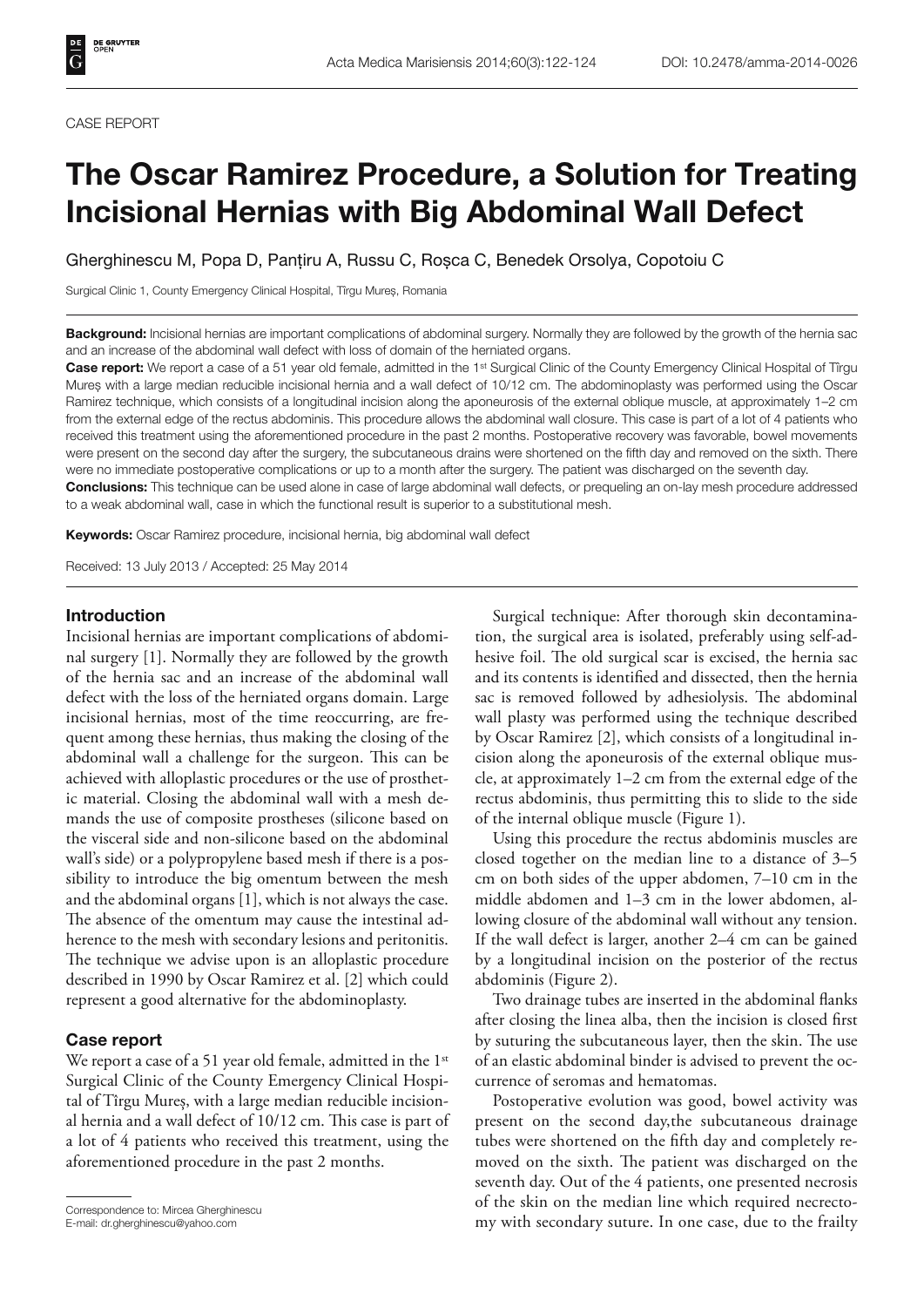

Fig. 1. Oscar Ramirez operative technique

of the abdominal wall, the procedure was reinforced with a polypropylene mesh above the aponeurosis, anchored to the side of the external oblique muscle, with separate non-absorbable sutures for decreasing tension in the suture points.

# **Discussions**

The described technique, also known as "the components separation technique" is useful for closing large abdominal wall defects if the surgical scar is clean and there is no omentum that can be inserted between a polypropylene mesh and the abdominal organs. It is also useful if the surgical scar is slightly contaminated (granulomas) or highly contaminated (peritonitis or intestinal lesions secondary to a difficult adhesiolysis). Going through the existing literature we have found seven studies based on this procedure, starting with Ramirez in 1990 and ending with Tammo S de Vries Reilingh in 2007 [1] (Table I).



Fig. 2. Intraoperative aspect after Oscar Ramirez procedure

After reviewing these studies we concluded that the most controversial aspect refers to the high rate of reoccurrence (<30%) [3], probably due to the fact that most incisional hernias are reoccurring multiple times, accompanied by frailty of the abdominal wall or contaminated surgical scars. Seromas and hematomas may favor infectious complications [10]. Another frequent complication is skin necrosis on the median line (present in our lot of patients too), which can appear due to the large surgical incision that affects the integrity of the perforant vessels coming from the epigastric arteries. This can lead to insufficient blood flow from the intercostal arteries and inferior pudendal artery. Tammo S de Vries Reilingh [4] uses this procedure with endoscopic assistance, by making 2 incisions of 2 cms each and introducing a balloon between the two oblique muscles, inflating the balloon before incising the external oblique muscle's aponeurosis under endoscopic control. By using this technique, which is more esthetic, the vascularizatin is kept and the rate of complications is significantly lower.

#### Table I. Results of the repair of abdominal wall defects with the component separation technique

| First author                     | Year | Patients | Clean/con-<br>taminated | Complications (n)                                                                                | Reherniation n (%) | n(%)<br>Follow-up mean<br>(range, mo) |
|----------------------------------|------|----------|-------------------------|--------------------------------------------------------------------------------------------------|--------------------|---------------------------------------|
| Ramirez [2]                      | 1990 | 11       | 8/3                     | 0                                                                                                | 0(0.0)             | $(4 - 42)$                            |
| DiBello [5]                      | 1996 | 35       | 20/15                   | Wound infection (2)<br>Hematoma (1)<br>Seroma (1)                                                | 3(8.6)             | $22(1-43)$                            |
| Girotto [6]                      | 1999 | 33       | 30/3                    | Wound infection (8)<br>Enterocutaneous fistula (1)                                               | 2(6.1)             | $21(6-57)$                            |
| Shestak [7]                      | 2000 | 22       |                         | Wound infection (2)<br>Seroma (1)<br>Death (1)                                                   | 1(5)               | $52(8-84)$                            |
| Lowe <sup>[8]</sup>              | 2000 | 30       |                         | Wound infection (12)<br>Skin ischemia (6)<br>Skin dehiscence (13)                                | 3(10)              | 12                                    |
| Cohen [9]                        | 2001 | 24       | 15/9                    | Skin dehiscence (2)<br>Seroma (1)                                                                | 1 $(4)$            | $(12 - 36)$                           |
| Tammo S de Vries<br>Reilingh [1] | 2002 | 43       | 28/15                   | Wound infection (6)<br>Hematoma (5)<br>Seroma (2)<br>Skin necrosis (1)<br>Fascial dehiscence (1) | 12 (30)            | 15.6 (12-30)                          |